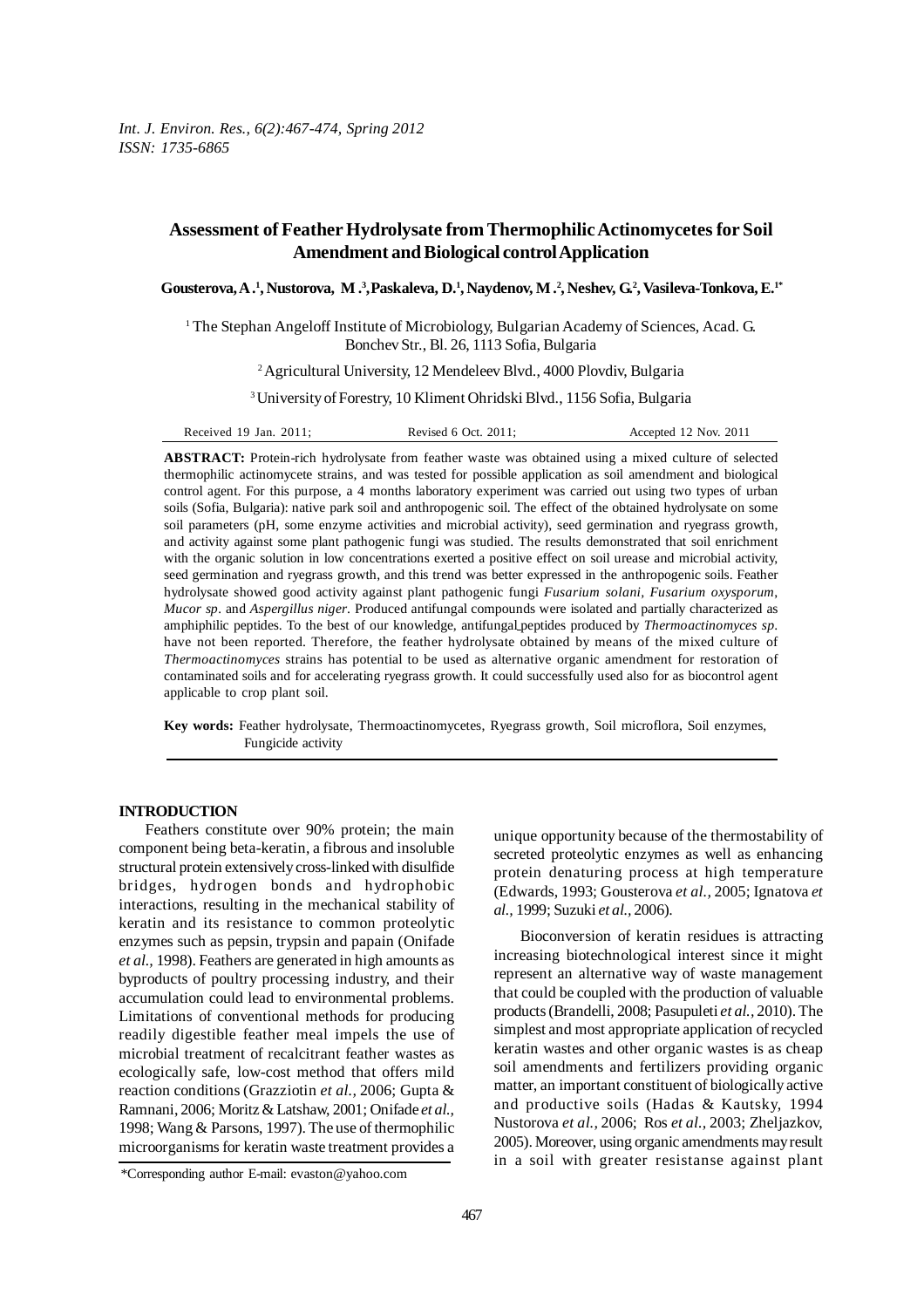pathogenic organisms and reduced use of fungicides. It is therefore promising to develop ecologically friendly methods for more effective utilization of keratin wastes to obtain new organic amendments and fertilizers for improving quality of agricultural soils.

In a previous work, collection of thermophilic actinomycete strains was screened for their ability to use feather wastes as a sole carbon and nitrogen source (Vasileva-Tonkova *et al.,* 2009). Ecologically safe method was proposed for effective feather wastes utilization by designed mixed culture of selected thermoactinomycete strains, and the obtained protein hydrolysate was characterized. The objectives of the present study were: (i) to evaluate the effect of using feather hydrolysate as soil amendment for restoration of contaminated soils by checking some soil characteristics (pH, protease and urease activity and microbial activity), seed germination and ryegrass growth; (ii) to evaluate the obtained feather hydrolysate as biological control agent by testing antigungal activity against some plant pathogenic fungi, (iii) to isolate and identify produced antigungal compounds.

#### **MATERIALS & METHODS**

Chicken feathers were obtained as a waste product from a poultry slaughterhouse in Bulgaria. Raw feathers were autoclaved twice  $(60 \text{ min}, 130^{\circ}\text{C})$  then dried, grinded and used as a starting material for preparing feather hydrolysate. A mixed culture of selected thermoactinomycete strains was used for preparing prîtein-rich hydrolysate from feather waste. The strains designated by 3H, 8H and M4, were isolated from Antarcticà and were identified by routine morphological, microbiological and biochemical methods as belonging to the genus *Thermoactinomyces* (Bergey's Manual, 1994). Feather hydrolysate (FH) was obtained after 72 h cultivation of a mixed culture of the selected thermoactinomycete strains in mineral salts medium with 0.7% feather waste using a procedure previously described (Vasileva-Tonkova *et al.,* 2009). After removal of undegraded residues, the obtained FH was analyzed for pH, soluble protein content, amino acids content, total glycoside content and antifungal activity.

Soluble protein content was determined by the method of Bradford using human serum albumin as a standard (Bradford, 1976).Water-soluble carbohydrates were determined according to the method of Dubois *et al*. (1956) using glucose as a standard. Amino acids analysis was performed in an amino acid analyzer A-200 (Knauer, Germany) after hydrolysis of the samples in 6 N HCl for 24 h at 105°C. Proteolytic activity of soil samples was determined as casein hydrolyzing activity in CTA units (Committee of Thrombolytic Agents)

using a modification of the method of Johnson *et al.* (1969). Urease activity was determined by the method of Zantua and Bremner (1975) with modification using urea as a substrate.

Pot experiment was carried out during 4 months under controlled conditions in plastic vessels of 5 kg each containing 3 kg soils. Two types of urban soils (Sofia, Bulgaria) were used: (i) native park soil taken inside of an urban park, and (ii) anthropogenic soil taken near a high road with intensive traffic (boulevard "Tsarigradsko shose"). For each type of soil, sixteen soil samples were taken at 0 - 15 cm soil layer then mixed and distributed in vessels. Variants with park soil were designated by "V", and variants with anthropogenic soil were designated by "B". Different amounts of FH were added to the soil variants (per g soil): 0.06 ml (variants V1, B1), 0.09 ml (variants V2, B2), and 0.12 ml (variants V3, B3). All hydrolysate inputs were carried out in triplicate. Three vessels without FH addition were also prepared as control samples (variants V0, B0). The soil in each vessel was cropped with 0.2 g ryegrass seeds and the vessels were placed in a room maintained at  $28 \pm 2$ °C. The soil humidity was maintained at 60% of the field capacity. During the experiment, seed germination, ryegrass growth, pH and microbial activity of the soil were followed in each variant. The microbiological analysis of the soil samples included determination of the soil microflora by plate dilution frequency technique using specific culture media as described earlier (Gousterova *et al.,* 2008).

Standard agar well diffusion assay was employed for *in vitro* study of antifungal activity of the obtained FH. Two replicates were carried out against each of the following plant pathogenic fungi: *Alternaria sp., Alternaria alternata, Absidia glauca, Fusarium solani, Fusarium oxysporum, Aspergillus niger, Aspergillus terreus, Mucor sp., Colletotrichum acutatum*, *Nectria haematococca,* and *Phytophthora sp*. After incubation, the diameter of the inhibition zone was measured as an indication of antifungal activity.

Antifungal compounds were extracted twice from the protein hydrolysate obtained from feather waste by chloroform/methanol mixture (2:1 v/v) The pooled extracts were evaporated, and the pellets dissolved in a small amount of methanol. The isolated compounds were characterized by thin-layer chromatography (TLC) on silica gel 60 plates (G60, Merck, Germany) using chloroform-methanol-water (65:25:2 v/v/v) as a solvent system, and chromatograms were sprayed with specific detection reagents.

#### **RESULTS & DISCUSSION**

The obtained FH (pH 8.2-8.5) contained total soluble protein  $2.91 \pm 0.25$  mg/ml and total glycosides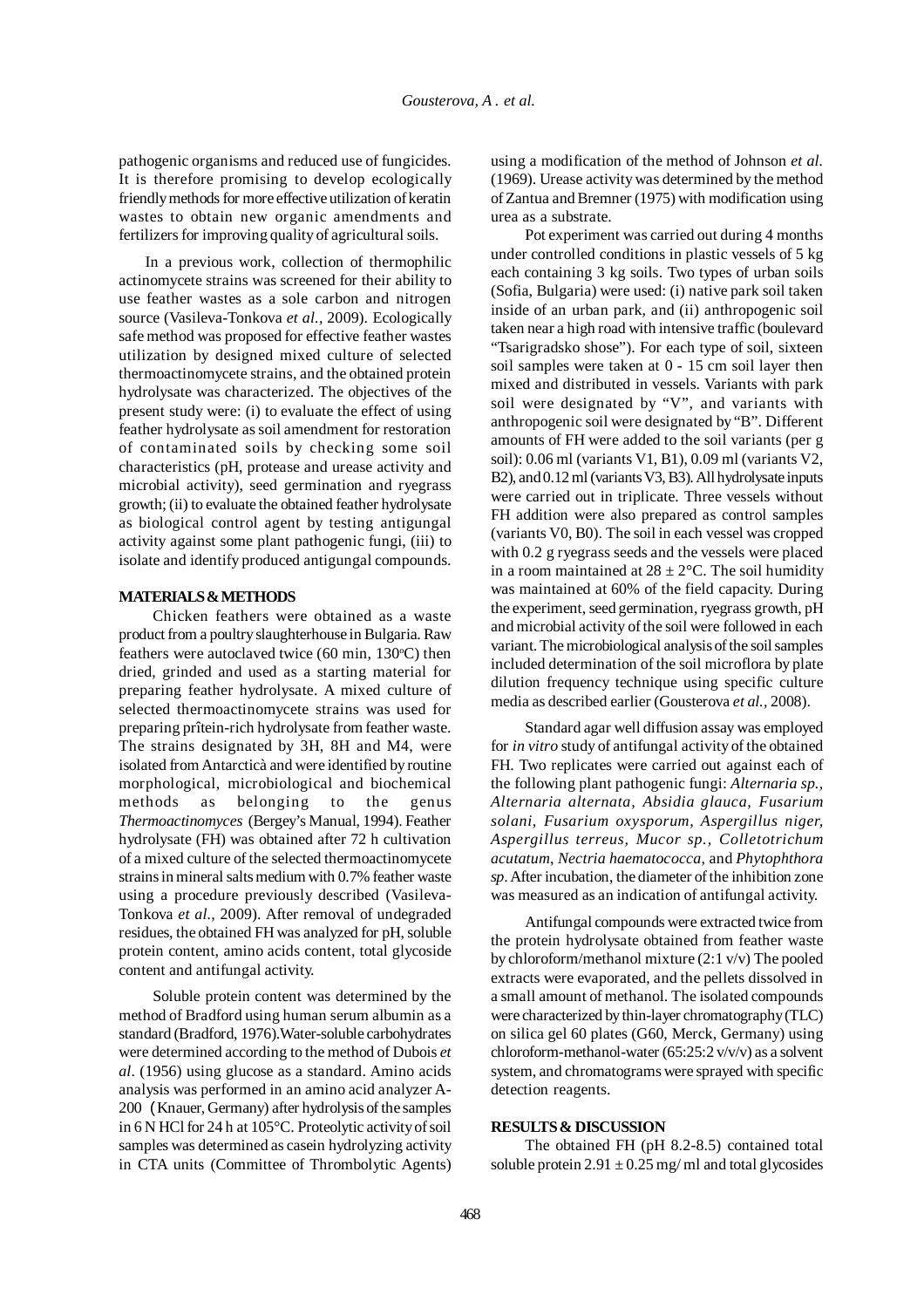$0.828 \pm 0.12$  mg glucose ml<sup>-1</sup>. It was rich in amino acids including essential and rare ones like serine, cysteine and proline (Fig. 1). As was shown by qualitatively testing on solid media, the solution contained also proteolytic and lipolytic enzymes. Protein hydrolysates as a source of soluble proteins, amino acids and other valuable products help in improving the microflora of the soil thereby facilitating the assimilation of nutrients by plants (Paluszak & Olszewska, 2000). The pH was measured in suspension of soils in distilled water. The treatment of both types of soils with the organic solution and ryegrass cultivation almost not alter soil pH, which remained slightly alkaline to neutral during the experiment (Fig. 2A). This indicated relatively high buffer capacity and anion availability of the soils.

Measurement of enzyme activities such as protease and urease can be sensitive indicator of changes in soil fertility since they are related to the mineralization of important nutrient elements (Tejada *et al.,* 2006). Proteases and ureases in soils play a significant role in nitrogen mineralization, an important process in regulating the amount of plant available nitrogen for plant growth. The results showed an increase in urease activity in FH-amended soils which was better expressed in park soil (about 4-fold higher activity in V3 than in V0) (Fig. 2B). The added material may stimulate soil microbial activity, and root exudates provide nitrogenous substrates, which can induce the synthesis of these enzymes in the soil (Speir *et al.,* 1980; Tejada *et al.,* 2006). Protease activity decreased in both types of soil with low and middle FH-inputs possibly due to the decrease of available proteins and also to decrease of available nutrient for microbial growth (Fig. 2C). Similar results have been observed by Ros *et al.* (2003) in organically amended soil. In soil variants with the high dose of FH-input protease

activity remained similar to the control in the park soil (V3), or slightly higher than the control in the anthropogenic soil (B3). The positive effect of organic amendments on soil biological quality is due to the stimulation of microbial growth and/or to the addition of microbial cells or enzymes with the amendment which can counteract the negative effect of some toxic compounds Garcia *et al.,* 1994). Results on the effect of FH on ryegrass seed germination are shown in Fig. 3. In all variants, an initial reduction in the rate of seed germination was observed (on Day 3 after cropping). Then percentage of seed germination increased reaching highest values with the lowest hydrolysate input in both types of soil  $-57\%$  in park soil (V1) and 49% in anthropogenic soil (B1). Percentage of seed germination decreased with increasing the amount of the added hydrolysate - about 1.5-fold decrease in the park soil (V3), and about 3-fold decrease in the anthropogenic soil in comparison to the control variants (on Day 10 after cropping). The inhibition in germination of seeds treated with higher amount hydrolysate could be due to some components of the hydrolysate like dyes, salts, phytotoxic organic metabolites, etc. There are reports that high salinity could influence the water relations of the media thereby influencing seed germination (O'Brien *et al.,* 2002).

The effect of FH on plant growth was tested using ryegrass as a model plant. During the experiment, an increase in the growth rate of ryegrass was observed which was different in both types of soil (Fig. 4). In the park soil samples, the organic solution stimulated the growth of ryegrass at all used concentrations. This effect was better pronounced with the lowest concentration of hydrolysate (V1).In the anthropogenic soil samples, different results were obtained. Microbial hydrolysate stimulated the growth



**Fig. 1. Amino acids content of feather hydrolysate obtained by means of a mixed culture of thermoactinomycete strains**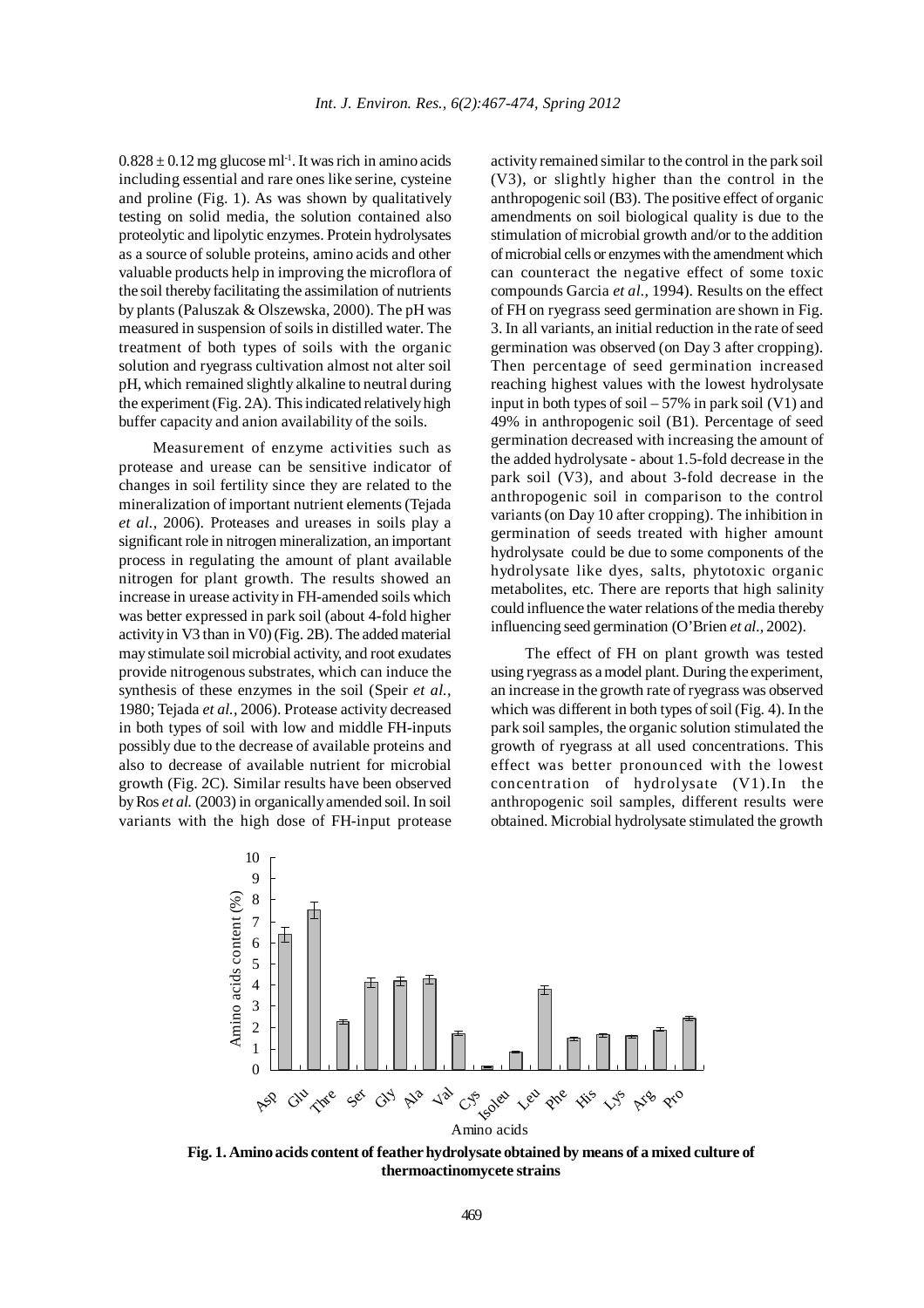

**Fig. 2. Dynamics of pH (A), urease activity (B) and protease activity (C) of soil samples withtreated and untreated with feather hydrolysate. Symbols: V.–.variants with park soil; B – variants with anthropogenic soil. V0, B0 – control (without hydrolysate); V1, B1 – with addition of 0.06 ml hydrolysate per g soil; V2, B2 – with addition of 0.09 ml hydrolysate per g soil; V3, B3 – with addition of 0.12 ml hydrolysate per g soil**



**Fig. 3. Dynamics of germination of ryegrass seeds in soil samples treated and untreated with feather hydrolysate. Variants are as in Fig. 2.**



**Fig. 4. Dynamics of ryegrass growth (height, mm) in soil samples treated and untreated with feather hydrolysate. Variants are as in Fig. 2.**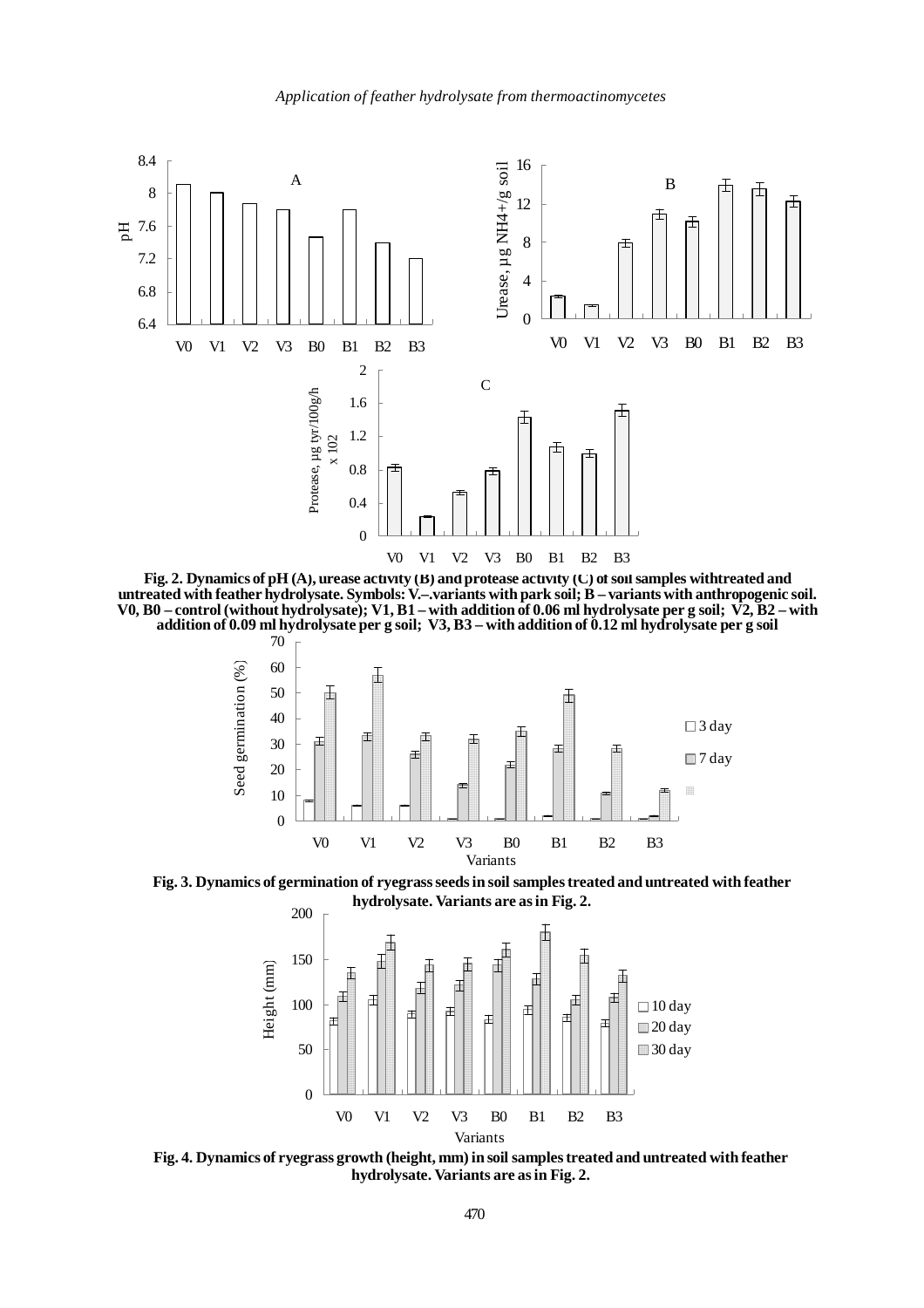of ryegrass at concentrations 0.06 and 0.09 ml/g soil (B1, B2) and inhibited the growth at the highest concentration (B3). As in the park soil, stimulation effect was better expressed with the lowest amount of hydrolysate (B1). Stimulation of ryegrass growth is probably due to an increased activity of the soil microorganisms which are primary decomposers of the organic matter providing accessible nutrients for plant growth (Paluszak & Olszewska, 2000).

The dynamics of abundance of heterotrophic microflora in the soil is an important parameter for evaluation of the soil biogeny after application of the organic solution. Soil microbial activity was in correlation with data on seed germination and plant growth. During the soil experimentS, an increase of the total microflora and diversity of microbial populations presented within microbiocenosis was revealed in both types of soil which indicated that decomposition of the organic matter occurred. The microbial activity was higher in the anthropogenic soils than in park soils: in variant B2 with anthropogenic soil total microflora was 3-fold higher than in the control (B0) while in variant V2 with park soil it was about 2 fold higher (Fig. 5A). In soil samples with highest amount of FH (variants V3 and B3) inhibition of the growth of microorganisms was observed in comparison with the control samples probably due to the intensive processes of self-cleaning occurring with the active participation of the soil microorganisms. The microbiological analysis of the soil samples revealed a varied heterotrophic microflora: ammonifying bacteria, bacilli, micromycetes, and actinomycetes. Populations of ammonifying bacteria have been found to predominate in the anthropogenic soil samples indicating the important role of these microorganisms in the processes of self-cleaning of contaminated soils (Fig. 5B) (Ros *et al.,* 2003).

In the course of screening for novel antimicrobial substances, the obtained FH was tested for antifungal activity against some common plant pathogenic fungi. The solution showed activity against four of the test cultures: *Fusarium solani, Fusarium oxysporum* and *Mucor sp.* with zone of inhibition 16 – 20 mm in diameter, and against *Aspergillus niger* with zone of inhibition 10–12 mm in diameter.

The compounds in the organic extracts from FH were initialy chatacterized by TLC. Three spots were visualized after staining with ninhydrin reagent with  $R_f$  0.636, 0.729 and 0.776 indicating compounds containing free amino groups (Fig. 6). No spots were revealed after orcinol/sulfuric acid staining. With iodine vapors no spots were visualized at the same  $R_f$  values indicating lack of a lipid moiety of the compounds. The results suggested that the mixed culture of thermoactinomycete strains produced antifungal peptides during growth on feather wastes a sole carbon and nitrogen source.

Several antifungal peptides produced by bacteria and fungi have been reporded (De Lucca & Walsh, 1999). Actinomycetes have provided many important bioactive compounds of high commercial value and continue to be routinely screened for new bioactive substances including antifungal antibiotics (*Gohar et al.,* 2006; Iznaga *et al.,* 2004; Lim *et al.,* 2000). To the best of our knowledge, the isolation and



**Fig. 5. Total number of microorganisms (A) and number of ammonifying bacteria (B) in soil samples without and supplemented with feather hydrolysate. Variants are as in Fig. 2.**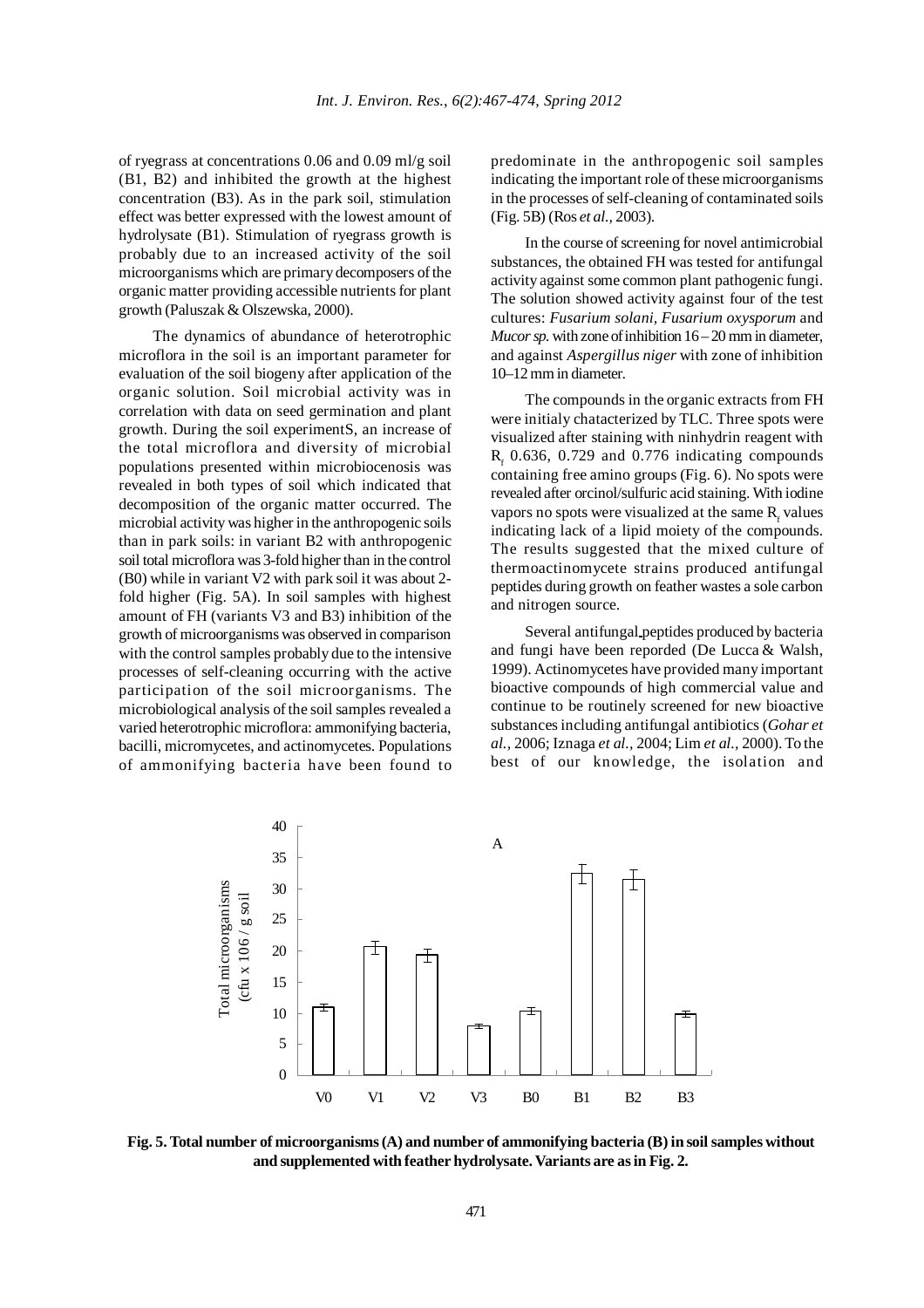

**Fig. 5. Total number of microorganisms (A) and number of ammonifying bacteria (B) in soil samples without and supplemented with feather hydrolysate.Variants are as in Fig. 2.**



**Fig. 6. Thin-layer chromatogram of antifungal peptides produced by a mixed culture of thermoactinomycete strains grown on feather wastes. The organic extract was spotted onto silica gel plates and stained with ninhydrin reagent as described in the text**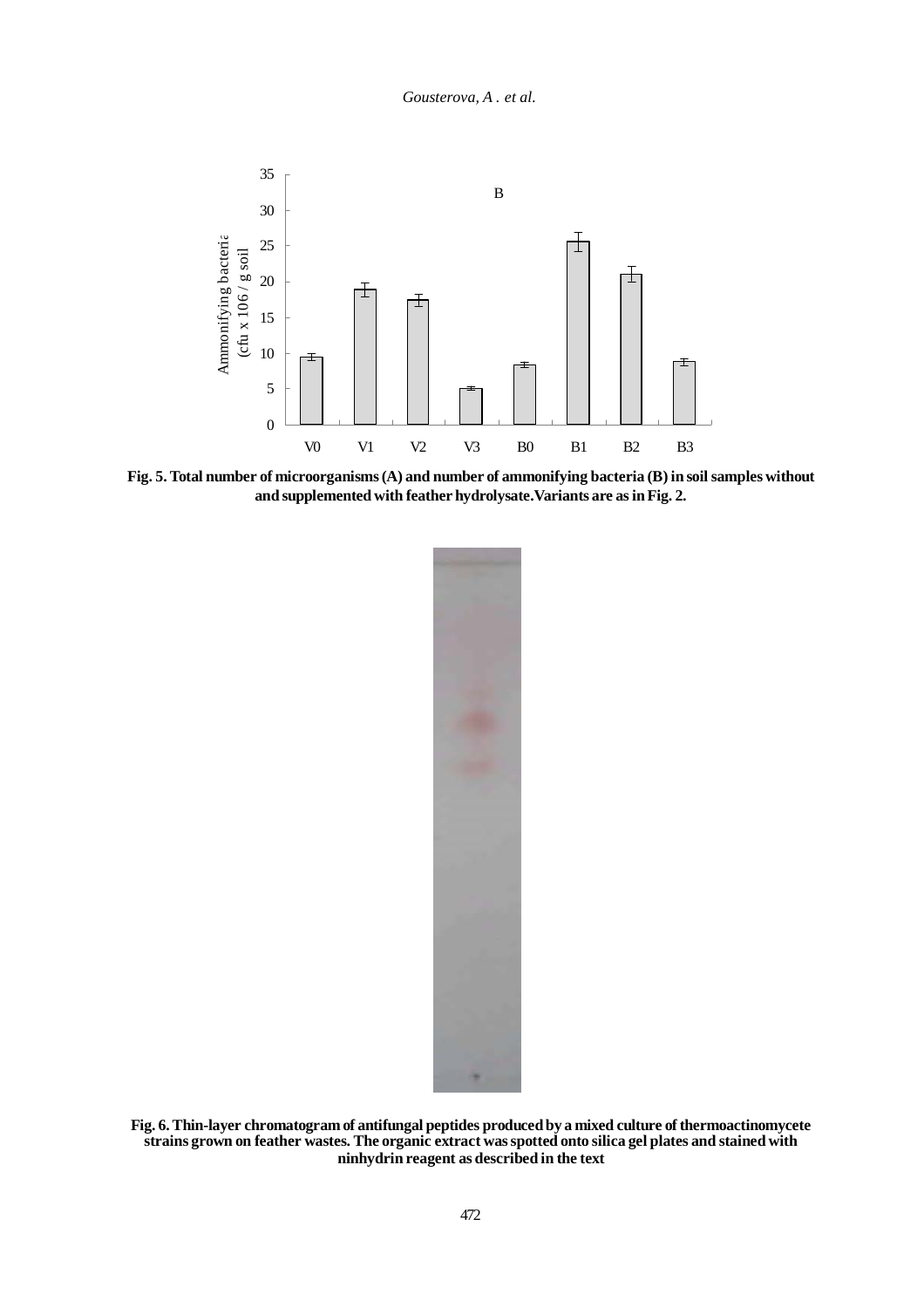characterization of antifungalpeptides produced by *Thermoactinomyces sp.* have not been reported until now.

#### **CONCLUSION**

The results obtained in this study indicated that the mixed culture of thermoactinomycete strains could not only used to upgrade the nutritional value of recalcitrant feather wastes but is also a potential candidate for the development of low-cost soil organic amendment for restoration of contaminated soils and for accelerating ryegrass growth. It could successfully be used also as biocontrol agent applicable to crop plant soil. This way of treatment of feather wastes could solve both economical and environmental problems at the same time giving value added bioproducts with potential organic farming application.

#### **ACKNOWLEDGEMENT**

The authors acknowledge the financial support provided by the National Science Fund of the Bulgarian Ministry of Education, Youth and Science under project VU-L-303.

### **REFERENCES**

Bradford, M. M. (1976). A rapid and sensitive method for the quantitation of microgram quantities of protein utilizing the principle of protein-dye binding. Analyt. Biochem., **72**, 248-254.

Brandelli, A. (2008). Bacterial keratinases: useful enzymes for bioprocessing agroindustrial wastes and beyond. Food Biopr. Technol., **1**, 105-116.

De Lucca, A. J. and Walsh, T. J. (1999). Antifungal peptides: novel therapeutic compounds against emerging pathogens. Antimicrob. Agents Chemother., **43**, 1-11.

Dubois, M., Gilles, K. A., Hamilton, J. K., Rebers, P. A. and Smith, T. (1956). Colorimetric method for determination of sugars and related substances. Analyt. Chem., **28**, 350- 356.

*Edwards,* C. A. (1993). Isolation properties and potential applications of thermophilic actinomycetes. Appl. Biochem. Biotechnol., **42**, 161-179.

Garcia, C., Hernandez, T., Costa, F. and Ceccanti, B. (1994). Biochemical parameters in soils regenerated by the addition of organic wastes. Waste Manag. Res., **12**, 457-466.

Gohar, Y., Beshay, U., Daba, A. and Hafez, E. (2006). Bioactive compounds from Streptomyces nasri and its mutants with special reference to proteopolysaccharides. Polish J. Microbiol., **55**, 179-187.

Gousterova, A., Braikova, D., Goshev, I., Christov, P., Tishinov, K., Vasileva-Tonkova, E., Haertlé, T. and Nedkov, P. (2005). Degradation of keratin and collagen containing wastes by newly isolated thermoactinomycetes or by alkaline hydrolysis. Lett. Appl. Microbiol., **40**, 335-340.

Gousterova, A., Nustorova, M., Christov, P., Nedkov, P., Neshev, G. and Vasileva-Tonkova, E. (2008). Development of a biotechnological procedure for treatment of animal wastes to obtain inexpensive biofertilizer. World J. Microbiol. Biotechnol., **24**, 2647-2652.

Grazziotin, A., Pimentel, F. A., de Jong, E. V. and Brandelli, A. (2006). Nutritional improvement of feather protein by treatment with microbial keratinase. Animal Feed Sci. Technol., **126**, 135-144.

Gupta, R. and Ramnani, P. (2006). Microbial keratinases and their prospective applications: an overview. Appl. Microbiol. Biotechnol., **70**, 21-33.

Hadas, A. and Kautsky, L. (1994). Feather meal, a semislow-release nitrogen fertilizer for organic farming. Fertilizer Res., **38**, 165-170.

Holt, J. G., Krieg, N. R., Sneath, P. H. A., Staley, J. T., and Williams, S. T. (1994). Bergey's Manual of Determinative Bacteriology (9<sup>th</sup> edn.), Baltimore, Philadelphia, Hong Kong, London, Munich, Sydney, Tokyo: Williams & Wilkins.

Ignatova, Z., Gousterova, A., Spassov, G. and Nedkov, P. (1999). Isolation and partial characterization of extracellular keratinase from a wool degrading thermophilic actinomycete strain Thermoactinomyces candidus. Can. J. Microbiol., **45**, 217-222.

Iznaga, Y., Lemus, M., González, L., Garmendía, L., Nadal, L. and Vallín, C. (2004). Antifungal activity of actinomycetes from cuban soils. Phytother. Res., **18**, 494-496.

Johnson, A. J., Kline, D. L. and Alkjaersig, N. (1969). Assay methods and standard preparations for plasmin, plasminogen and urokinase in purified systems. Thromb. Diath. Haemorrh., **21**, 259-272.

Lim, S. W., Kim, J. D., Kim, B. S. and Hwang, B. K. (2000). Isolation and numerical identification of Streptomyces humidus strain S5-55 antagonistic to plant pathogenic fungi. Plant Pathol. J., **16**, 189-199.

Moritz, J. S. and Latshaw, J. D. (2001). Indicators of nutritional value of hydrolyzed feather meal. Poultry Sci., **80**, 79-86.

Nustorova, M., Braikova, D., Gousterova, A., Vasileva-Tonkova, E. and Nedkov, P. (2006). Chemical, microbiological and plant analysis of soil fertilized with alkaline hydrolysate of sheep's wool waste. World J. Microbiol. Biotechnol., **22**, 383-390.

O'Brien, T. A., Herbert, S. J. and Barker, A. V. (2002). Growth of corn in varying mixtures of paper mill sludge and soil. *Commun. Soil Sci. Plant Anal.,* **33**, 635-646.

Onifade, A. A., Al-Sane, N. A., Al-Musallam, A. A. and Al-Zarban, S. (1998). A review: potentials for biotechnological applications of keratin-degrading microorganisms and their enzymes for nutritional improvement of feathers and other keratins as livestock feed resources. Bioresour. *Technol*., **66**, 1-11.

Paluszak, Z. and Olszewska, H. (2000). Microbiological analysis of lessive soil fertilised with animal waste. Electronic J. *Polish Agric.* Univ., **3**, 1-9.